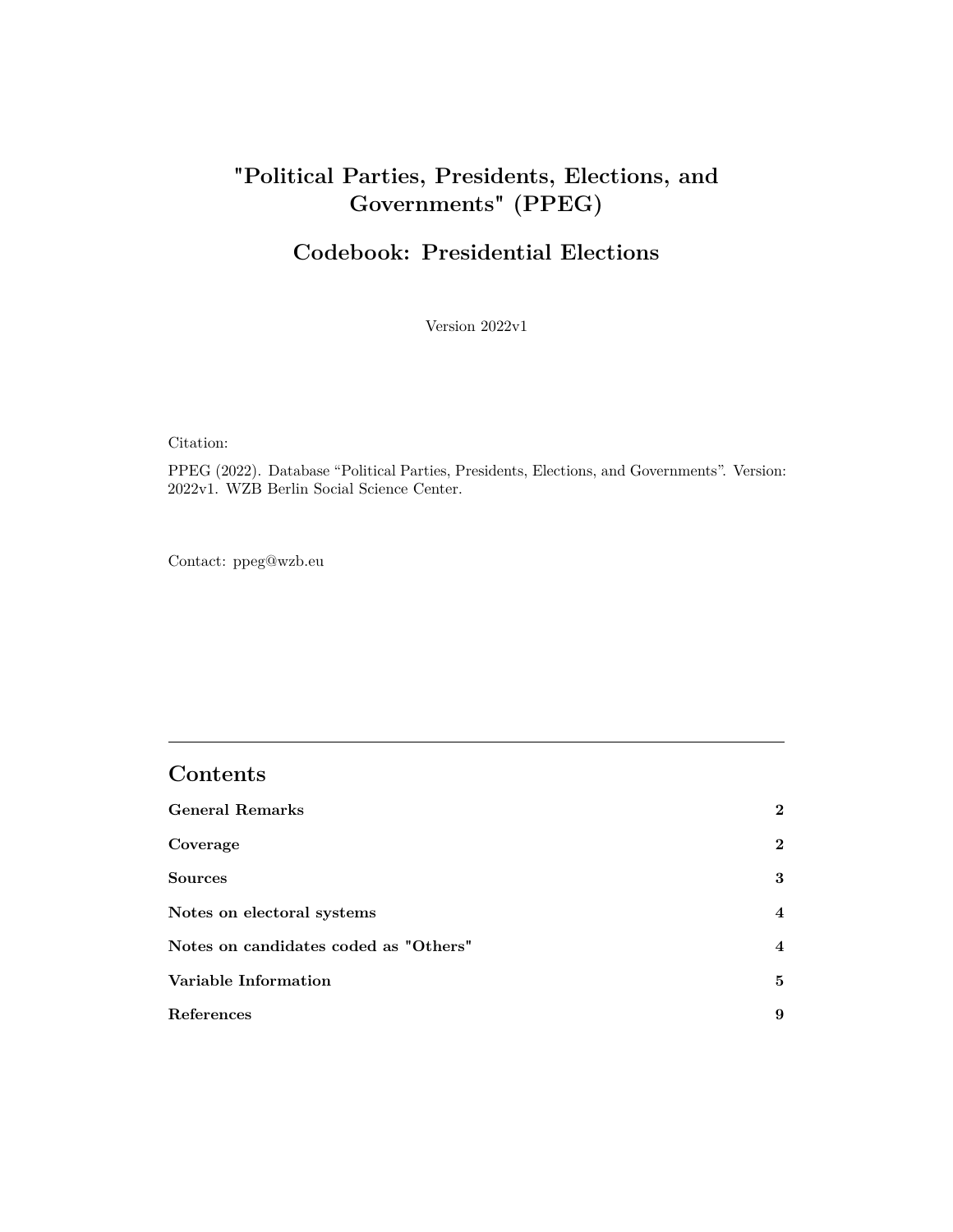### <span id="page-1-0"></span>**General Remarks**

The database *Political Parties, Presidents, Elections, and Governments (PPEG)* combines data on election results and governments in 72 democracies in Africa, the Americas, Asia, Australia, and Europe. The current version covers the period between 1942 and 2021 and contains information on 3030 political parties, 1011 parliamentary elections, 338 presidential elections, and 1881 governments.

The data is separated in four different files:

- data on parliamentary elections to the national lower chambers
- data on presidential elections
- data on national governments
- combined data on national governments and corresponding parliamentary elections

You can download each of these datasets on [https://www.ppeg.wzb.eu.](https://www.ppeg.wzb.eu)

The Presidential Election Data includes information on presidential candidates, their political party affiliations, and their vote counts in the first and final round of the corresponding presidential elections.

In case of questions or comments, please contact [ppeg@wzb.eu.](ppeg@wzb.eu)

| Country            | Time      | Political<br>Elections<br>Parties |                | Unique<br>Observations |  |
|--------------------|-----------|-----------------------------------|----------------|------------------------|--|
| Armenia            | 1996-2013 | 18                                | 5              | 38                     |  |
| Austria            | 1951-2016 | 6                                 | 13             | 44                     |  |
| Azerbaijan         | 1992-2018 | 24                                | 7              | 49                     |  |
| <b>Bolivia</b>     | 1989-2020 | 51                                | 9              | 79                     |  |
| Brazil             | 1989-2018 | 30                                | 8              | 77                     |  |
| Bulgaria           | 1992-2021 | 27                                | 7              | 66                     |  |
| Chile              | 1989-2021 | 26                                | 8              | 47                     |  |
| Colombia           | 1990-2018 | 36                                | 8              | 55                     |  |
| Costa Rica         | 1990-2018 | 35                                | 8              | 89                     |  |
| Croatia            | 1992-2019 | 13                                | 7              | 50                     |  |
| Cyprus             | 1959-2018 | 9                                 | 12             | 55                     |  |
| Czech Republic     | 2013-2018 | 9                                 | $\overline{2}$ | 18                     |  |
| Dominican Republic | 1990-2020 | 16                                | 9              | 48                     |  |
| El Salvador        | 1989-2019 | 20                                | 7              | 36                     |  |
| Finland            | 1994-2018 | 9                                 | 5              | 42                     |  |
| France             | 1965-2017 | 34                                | 11             | 103                    |  |
| Georgia            | 1995-2018 | 34                                | 6              | 75                     |  |
| Guatemala          | 1985-2019 | 69                                | 10             | 119                    |  |

### <span id="page-1-1"></span>**Coverage**

Continued on next page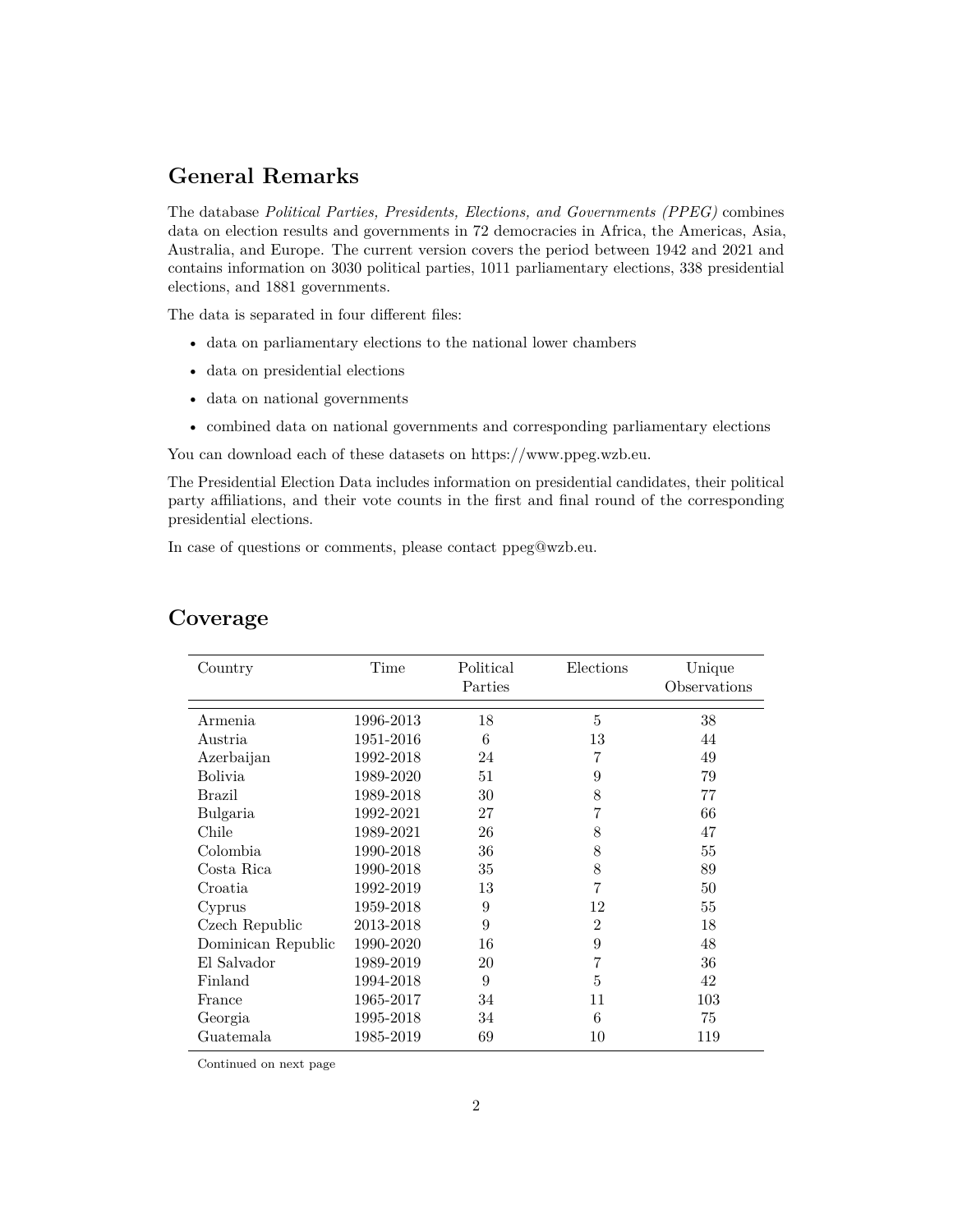| Country         | Time      | Political<br>Parties | Elections       | Unique<br>Observations |
|-----------------|-----------|----------------------|-----------------|------------------------|
| Honduras        | 1981-2021 | 13                   | 12              | 66                     |
| Iceland         | 1945-2020 | $\overline{2}$       | 19              | 45                     |
| <b>Ireland</b>  | 1945-2018 | 4                    | 13              | $35\,$                 |
| Lithuania       | 1993-2019 | 14                   | $\overline{7}$  | 44                     |
| Mexico          | 1946-2018 | 25                   | 13              | 60                     |
| Moldova         | 1996-2020 | 14                   | 3               | 26                     |
| Montenegro      | 2008-2018 | 8                    | 3               | 13                     |
| Nicaragua       | 1990-2021 | 20                   | 7               | 41                     |
| North Macedonia | 2004-2019 | 7                    | $\overline{4}$  | 18                     |
| Panama          | 1994-2019 | 20                   | $6\phantom{.}6$ | 31                     |
| Paraguay        | 1989-2018 | 34                   | $\overline{7}$  | 59                     |
| Peru            | 1980-2021 | 70                   | 10              | 112                    |
| Poland          | 1990-2020 | 30                   | $\overline{7}$  | 71                     |
| Portugal        | 1976-2021 | 14                   | 10              | 54                     |
| Romania         | 1990-2019 | 36                   | $8\,$           | 78                     |
| <b>Russia</b>   | 1996-2018 | 14                   | 6               | 47                     |
| Slovakia        | 1999-2019 | 22                   | $\bf 5$         | 54                     |
| Slovenia        | 1990-2017 | 24                   | 7               | 48                     |
| South Korea     | 1987-2017 | 28                   | 7               | 46                     |
| Turkey          | 2014-2018 | 6                    | $\overline{2}$  | 9                      |
| Ukraine         | 1994-2019 | 23                   | 6               | 76                     |
| Uruguay         | 1989-2019 | 14                   | 7               | 50                     |
| <b>USA</b>      | 1948-2020 | 12                   | 19              | 96                     |
| Venezuela       | 1988-2018 | 26                   | 8               | 45                     |

#### <span id="page-2-0"></span>**Sources**

Election results were collected from the following sources in hierarchical order:

- National election commissions and authorities
- European Journal of Political Research: Political Data Yearbook
- Election Reports in Electoral Studies & West European Politics
- [Nohlen, Grotz and Hartmann](#page-8-0) [\(2001\)](#page-8-0); [Nohlen and Grotz](#page-8-1) [\(2004\)](#page-8-1); [Nohlen](#page-8-2) [\(2005](#page-8-2)*a*); [Nohlen](#page-8-3) [\(2005](#page-8-3)*b*); [Nohlen and Stöver](#page-8-4) [\(2010\)](#page-8-4)
- [Mackie and Rose](#page-8-5) [\(1991\)](#page-8-5)
- Political Database of the Americas (Georgetown University)<http://pdba.georgetown.edu/>
- Interparliamentary Union PARLINE database:<http://www.ipu.org/parline-e>
- International Foundation for Electoral Systems (IFES):<http://www.electionguide.org/>
- Adam Carr's Election Archive:<http://psephos.adam-carr.net/>
- Wikipedia:<http://wikipedia.org/>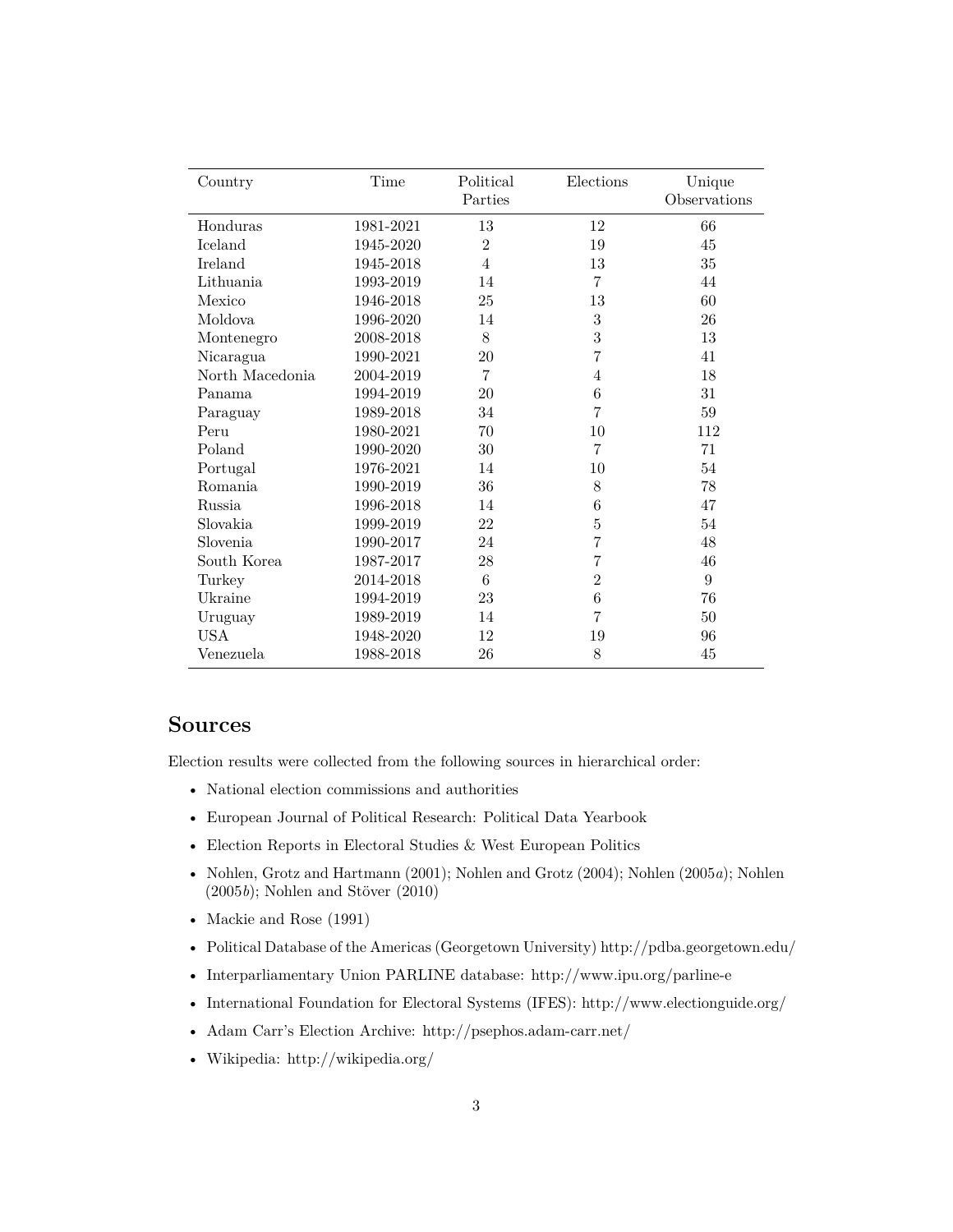#### <span id="page-3-0"></span>**Notes on electoral systems**

For elections with more than one round of voting, the results of the first and the last round of the corresponding presidential election are documented.

In Ireland, presidential elections are conducted by means of the alternative vote, analogous to the single transferable vote system used in other Irish elections. Here, the variables *electorate*, *total\_vote*, *valid\_vote*, and *votes* give the results of the first preference votes. The variables *valid\_vote\_lastround* and *votes\_lastround* give the distribution of votes after the final count. While *edate\_lastround* and *electorate\_lastround* are identical to the values of the first "round", *total\_vote\_lastround* is set to missing.

## <span id="page-3-1"></span>**Notes on candidates coded as "Others"**

In the case of elections with a high number of presidential candidates (*>* 10), those contestants gaining less than 0.5% of the vote were subsumed in the residual category "Others".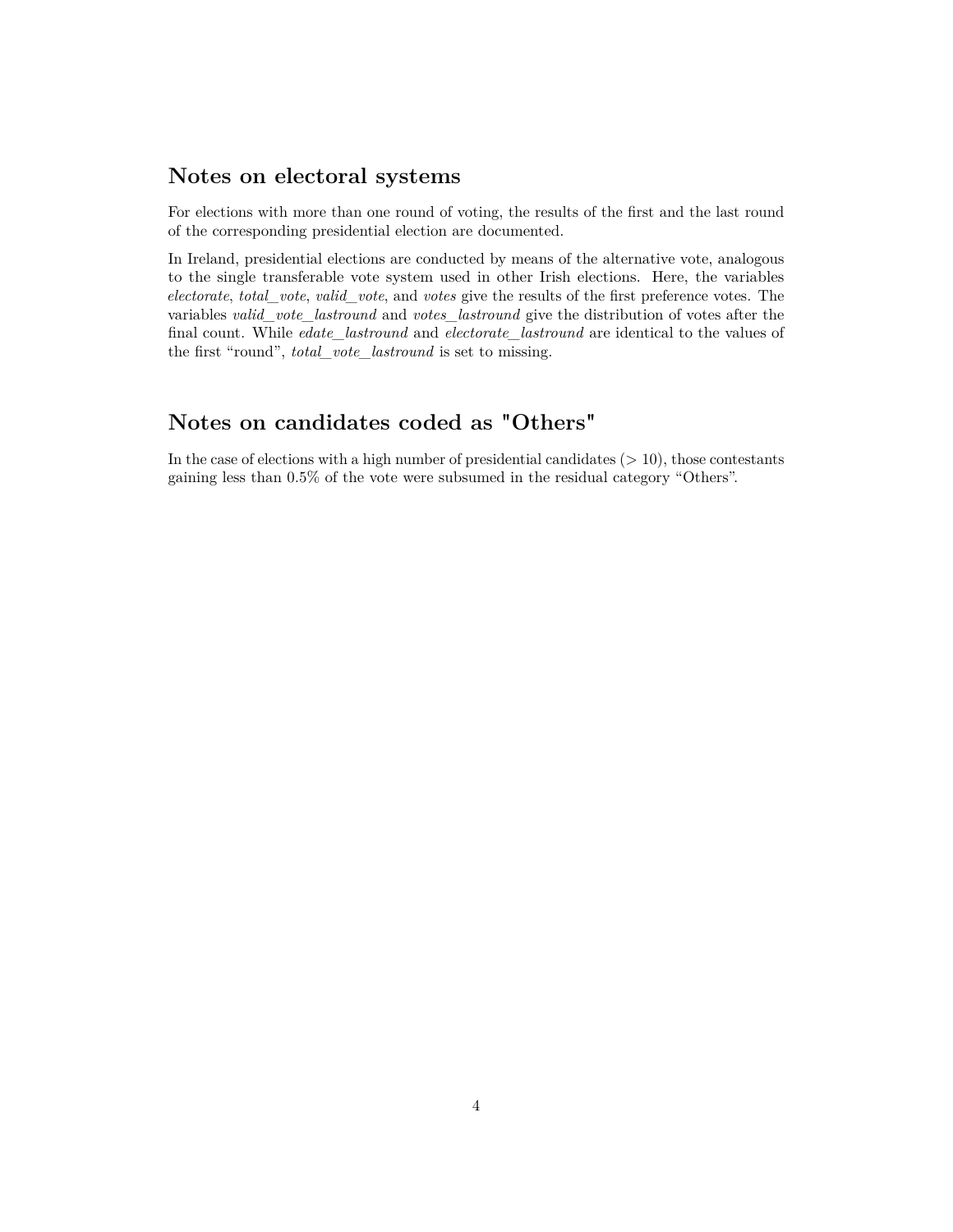# <span id="page-4-0"></span>**Variable Information**

<span id="page-4-1"></span>

| iso3c                               | ISO 3166-1 alpha-3 codes                                                                                                                                                                        |  |  |
|-------------------------------------|-------------------------------------------------------------------------------------------------------------------------------------------------------------------------------------------------|--|--|
|                                     | Three-letter country codes defined in ISO 3166-1.                                                                                                                                               |  |  |
| iso2c                               | ISO 3166-1 alpha-2 code<br>Two-letter country codes defined in ISO 3166-1.                                                                                                                      |  |  |
| cname_en                            | Country name (English)                                                                                                                                                                          |  |  |
| edate/<br>edate_lastround           | Date of the presidential election                                                                                                                                                               |  |  |
| idate                               | Date of inauguration of the president                                                                                                                                                           |  |  |
| rounds                              | Number of rounds of the presidential election<br>If the presidential candidate was inaugurated without a for-<br>mal election, the value was set to missing.                                    |  |  |
| electorate/<br>electorate_lastround | Number of eligible voters                                                                                                                                                                       |  |  |
| total_vote/<br>total_vote_lastround | Total number of votes cast including invalid votes                                                                                                                                              |  |  |
| valid_vote/<br>valid_vote_lastround | Total number of valid votes                                                                                                                                                                     |  |  |
| candidate                           | Name of the presidential candidate (Surname, First Name)                                                                                                                                        |  |  |
| $party_id$                          | Alphanumeric party code<br>Code consists of the iso2c country code and the database-<br>specific party code (see coding below). E.g., the code FR9 denotes<br>the French Communist Party (PCF). |  |  |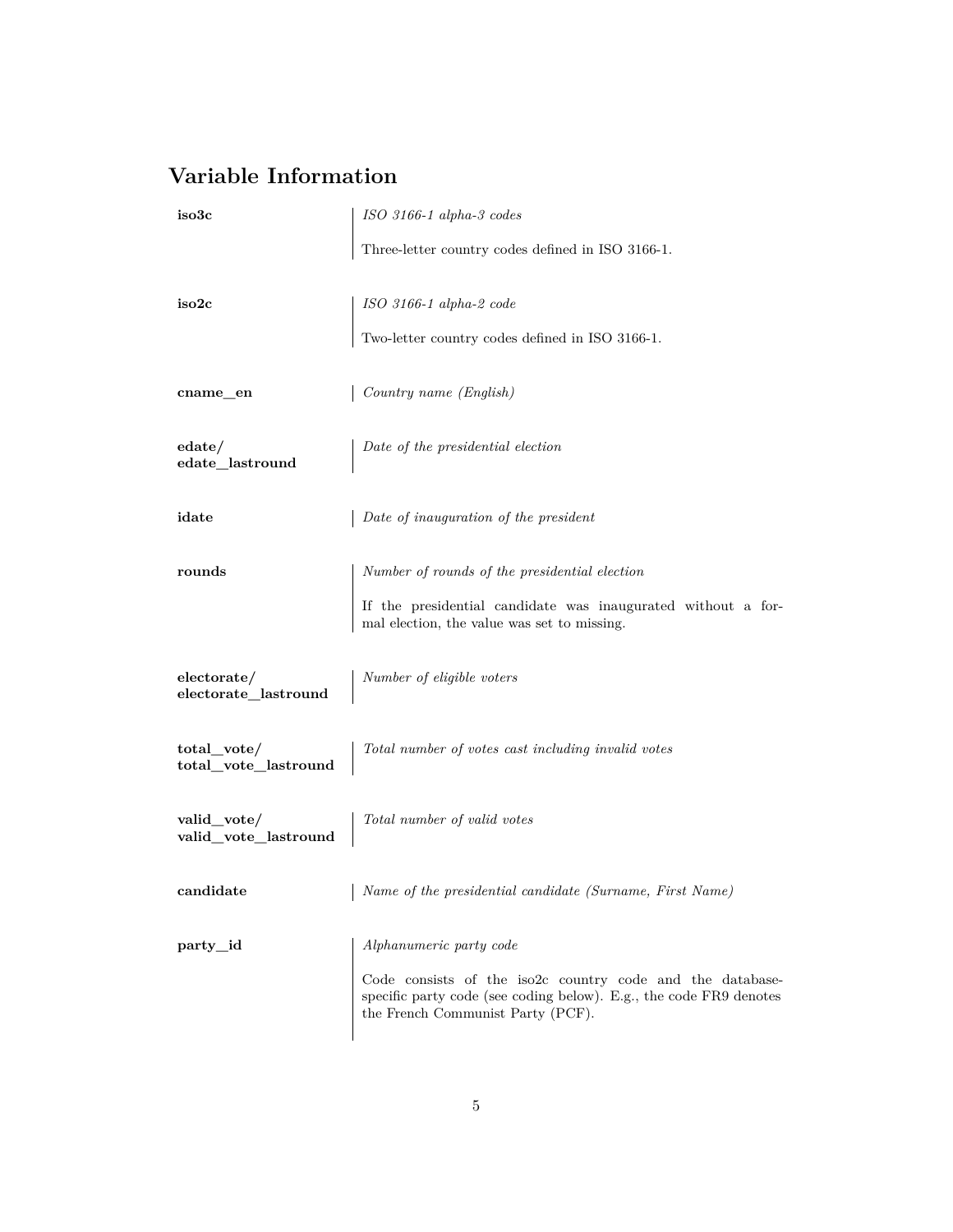<span id="page-5-0"></span>

|               | Coding:<br>1-599: Political parties<br>$600\text{-}799\mathrm{:}$ Electoral pacts and electoral pacts that transformed<br>into political parties<br>800-879: Regional/Local electoral pacts<br>880-989: Other parties that are part of an electoral pact<br>993: Special coding, e.g. "Initiative Committee"<br>994: Spoilt votes<br>995: Against all candidates<br>996: Minorities<br>997: Others/Independent candidates<br>998: Independent/Non-partisan candidates<br>998.5: Independent candidates in the cabinet<br>999: Other parties<br>999.5: Members of "other parties" in the cabinet |
|---------------|-------------------------------------------------------------------------------------------------------------------------------------------------------------------------------------------------------------------------------------------------------------------------------------------------------------------------------------------------------------------------------------------------------------------------------------------------------------------------------------------------------------------------------------------------------------------------------------------------|
| $_{\rm{cmp}}$ | Manifesto Project party code                                                                                                                                                                                                                                                                                                                                                                                                                                                                                                                                                                    |
|               | See https://manifesto-project.wzb.eu.                                                                                                                                                                                                                                                                                                                                                                                                                                                                                                                                                           |
|               | Use the variables <i>cname_en</i> , <i>edate</i> , and <i>cmp</i> to join this data with<br>the Manifesto Project data.                                                                                                                                                                                                                                                                                                                                                                                                                                                                         |
| $cmp\_parfam$ | Manifesto Project party family coding                                                                                                                                                                                                                                                                                                                                                                                                                                                                                                                                                           |
|               | See https://manifesto-project.wzb.eu.                                                                                                                                                                                                                                                                                                                                                                                                                                                                                                                                                           |
|               | Coding:                                                                                                                                                                                                                                                                                                                                                                                                                                                                                                                                                                                         |
|               | 10: Ecological party<br>20: Socialist party                                                                                                                                                                                                                                                                                                                                                                                                                                                                                                                                                     |
|               | 30: Social democratic party                                                                                                                                                                                                                                                                                                                                                                                                                                                                                                                                                                     |
|               | 40: Liberal party<br>50: Christian democratic party                                                                                                                                                                                                                                                                                                                                                                                                                                                                                                                                             |
|               | 60: Conservative party                                                                                                                                                                                                                                                                                                                                                                                                                                                                                                                                                                          |
|               | 70: Nationalist party<br>80: Agrarian party                                                                                                                                                                                                                                                                                                                                                                                                                                                                                                                                                     |
|               | 90: Ethnic and regional party                                                                                                                                                                                                                                                                                                                                                                                                                                                                                                                                                                   |
|               | 95: Special issue party                                                                                                                                                                                                                                                                                                                                                                                                                                                                                                                                                                         |
|               | 98: Electoral Alliances without a dominant party<br>999/NA: Missing information.                                                                                                                                                                                                                                                                                                                                                                                                                                                                                                                |
| pinitials     | Party name abbreviation                                                                                                                                                                                                                                                                                                                                                                                                                                                                                                                                                                         |
|               |                                                                                                                                                                                                                                                                                                                                                                                                                                                                                                                                                                                                 |
| pname_en      | English translation of party name                                                                                                                                                                                                                                                                                                                                                                                                                                                                                                                                                               |
| pname_or      | Original party name                                                                                                                                                                                                                                                                                                                                                                                                                                                                                                                                                                             |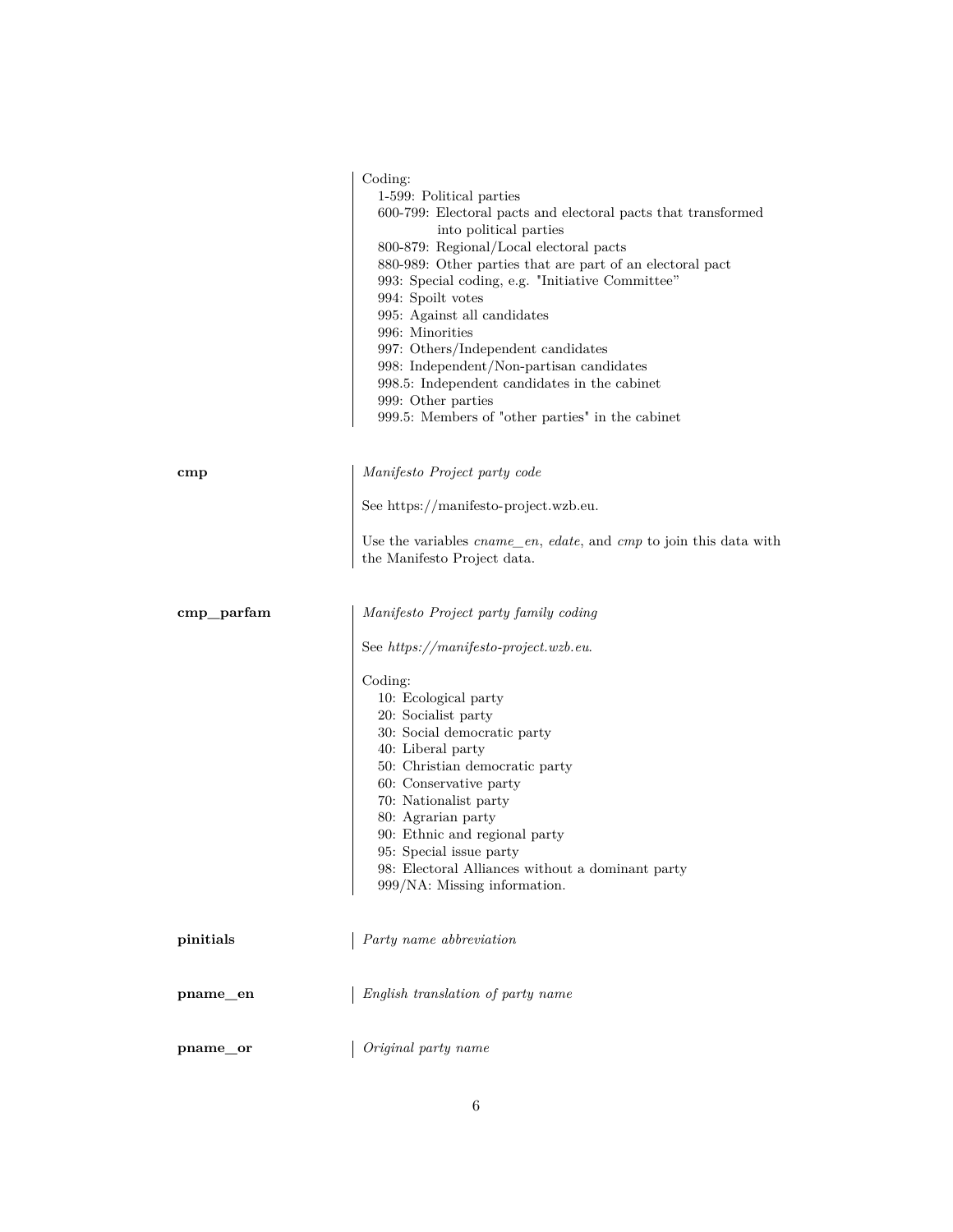|  | votes/votes_lastround   Number of votes gained by each candidate |  |  |  |  |
|--|------------------------------------------------------------------|--|--|--|--|
|  |                                                                  |  |  |  |  |

| $v$ _share/<br>v_share_lastround       | Percentage of votes gained by each candidate                                                                           |
|----------------------------------------|------------------------------------------------------------------------------------------------------------------------|
| multiple_parties                       | Binary variable indicating whether the presidential candidate was<br>supported by multiple political parties           |
| elected                                | Binary variable indicating whether the presidential candidate is the<br>$elected\ president$                           |
| pres_not_by_elec                       | Binary variable indicating whether the presidential candidate has<br>$been\;inaugurated\;without\;a\;formal\;electron$ |
| turnout/<br>${\sf turnout\_lastround}$ | Turnout                                                                                                                |
| region                                 | Region of country                                                                                                      |
|                                        | Regions as defined in the World Bank Development Indica-<br>tors.                                                      |
| continent                              | $\label{eq:continent} Continent\ of\ country$                                                                          |
|                                        | Continents as defined in the World Bank Development Indi-<br>$_{\rm cators}$                                           |
| eu_member                              | Membership European Union                                                                                              |
| eu_east                                | East European member of the European Union                                                                             |
| eu_since                               | Year of entry in European Union                                                                                        |
| eu_exit                                | Year of withdrawal from the European Union                                                                             |
| oecd                                   | Membership OECD                                                                                                        |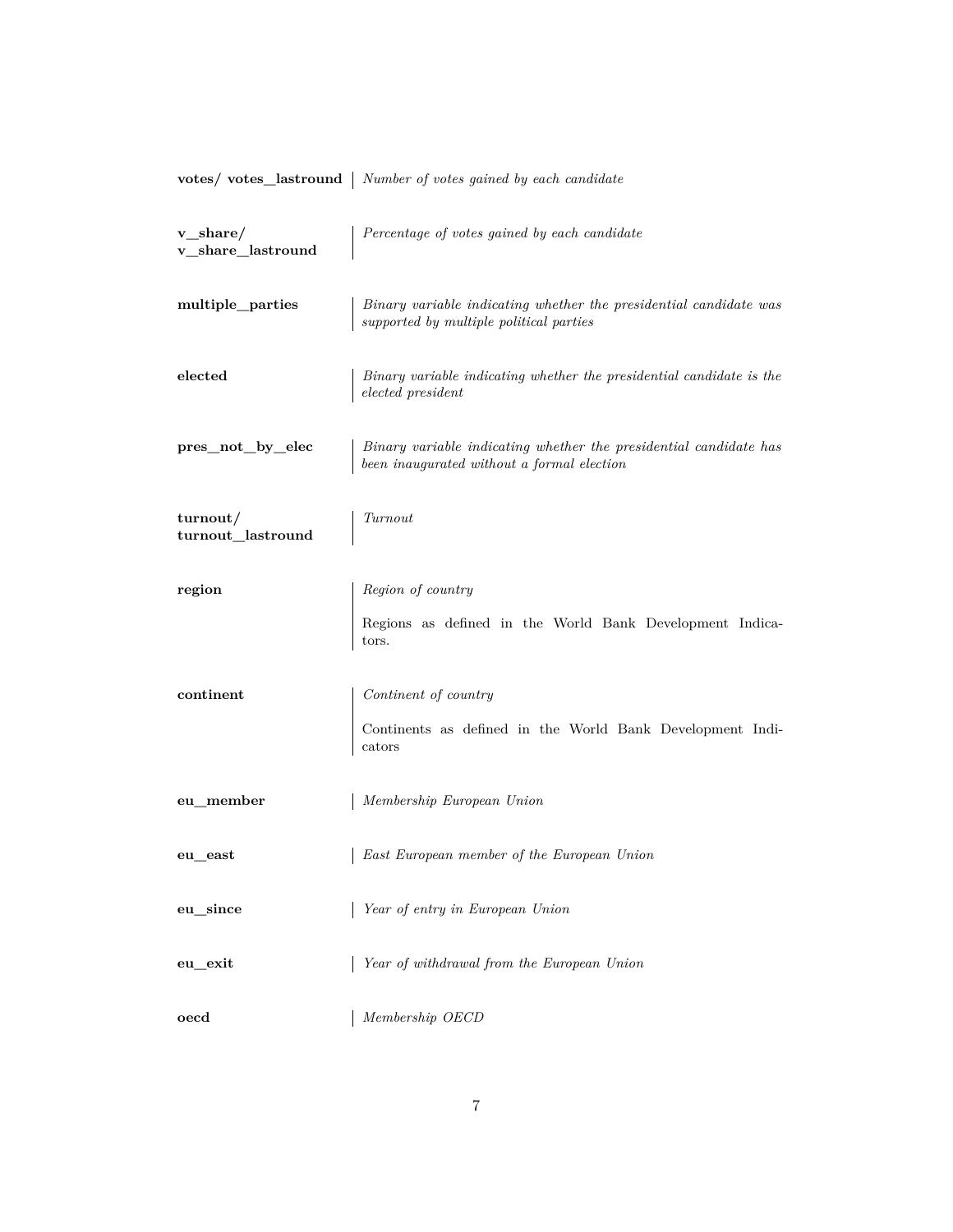#### **oecd23** *Membership OECD-23*

<span id="page-7-0"></span>**oecd\_since** *Year of entry in OECD*